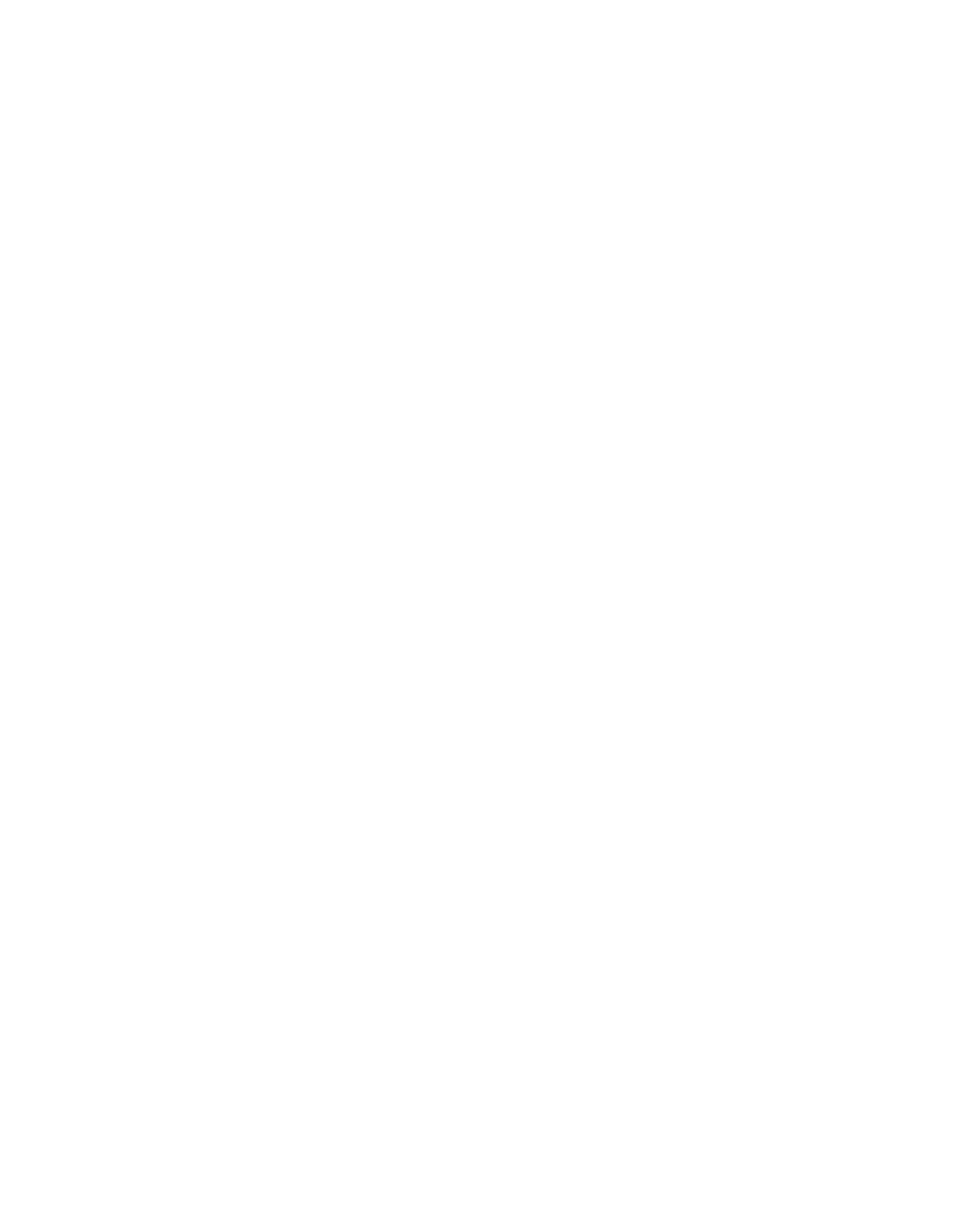## **BILL 4**

#### 

## **ALBERTA ENTERPRISE CORPORATION ACT**

*(Assented to , 2008)* 

### *Table of Contents*

- Definitions
- Corporation established
- Corporate objects
- Corporation not agent of Crown
- Corporation funding
- Borrowing and guarantees
- Indemnification
- Employees
- Board of directors
- Board powers
- Bylaws
- Responsibility of directors and officers
- Duty of care
- Disclosure of information
- Dissolution and transfer
- Regulations
- Corporation continues
- Coming into force

HER MAJESTY, by and with the advice and consent of the Legislative Assembly of Alberta, enacts as follows:

#### **Definitions**

In this Act,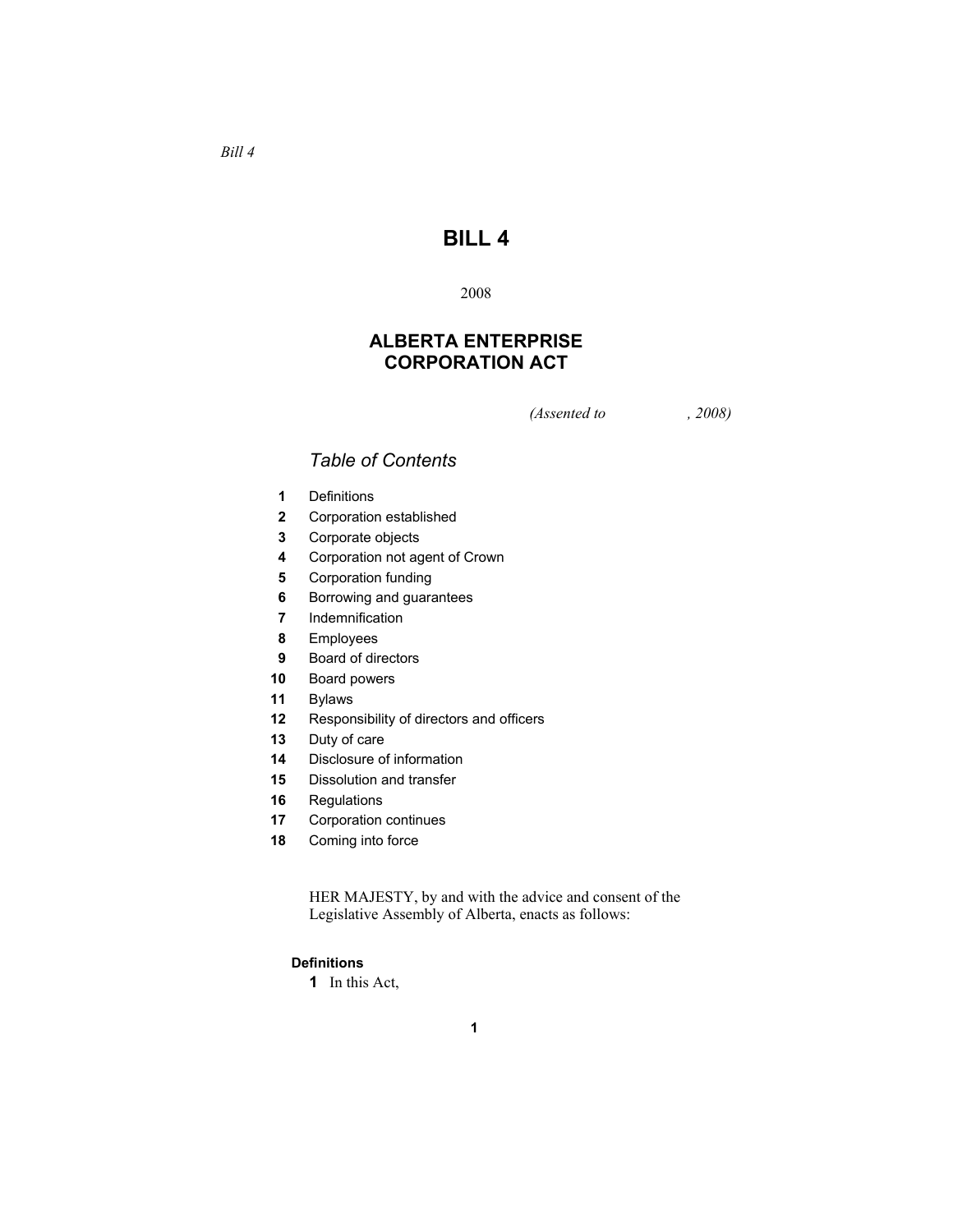- (a) "board" means the board of directors appointed under section 9;
- (b) "Corporation" means the Alberta Enterprise Corporation established by section 2;
- (c) "Minister" means the Minister determined under section 16 of the *Government Organization Act* as the Minister responsible for this Act.

#### **Corporation established**

**2(1)** A corporation to be known as the Alberta Enterprise Corporation is established, consisting of the board of directors appointed under section 9.

**(2)** The Corporation has the capacity and, subject to this Act and the regulations, the rights, powers and privileges of a natural person.

**(3)** The share capital of the Corporation consists of one share owned by the Crown.

**(4)** The Corporation shall maintain its head office and principal place of business in Alberta.

**(5)** The fiscal year of the Corporation is April 1 to the following March 31.

- **(6)** The Auditor General is the auditor for the Corporation.
- **(7)** The Lieutenant Governor in Council may make regulations
	- (a) expanding or clarifying the powers, duties or functions to be exercised or performed by the Corporation;
	- (b) imposing limits on the powers, duties or functions to be exercised or performed by the Corporation.

#### **Corporate objects**

**3(1)** For the purposes of this section, "knowledge-based industry" means a sector of economic activity concerned with products and services that are based on the innovative application of technology, and includes the following:

(a) information technology,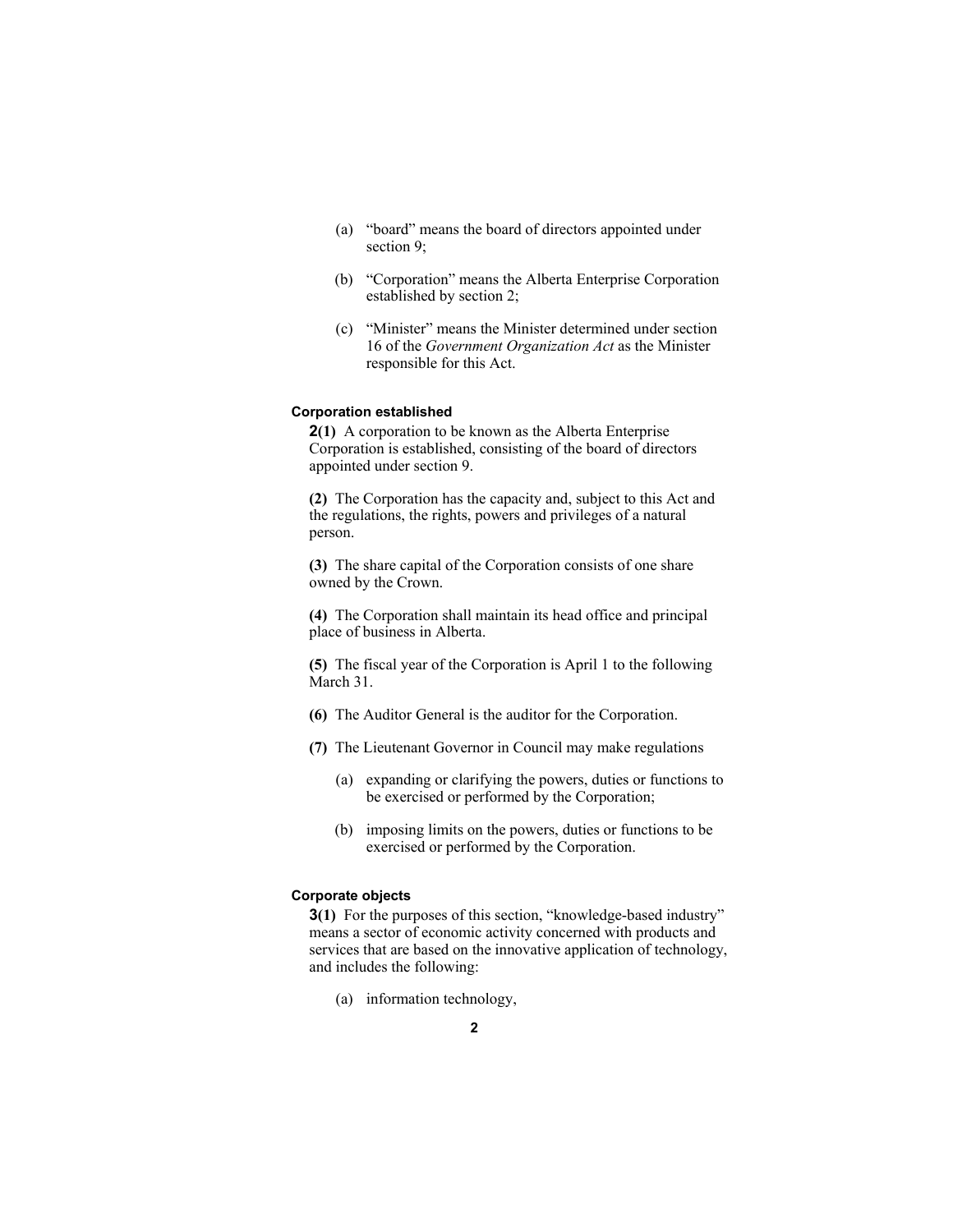- (b) communications technology,
- (c) life sciences technology,
- (d) nanotechnology, and
- (e) environmental technology,

but does not include any sector excluded by the regulations.

- **(2)** The objects of the Corporation are
	- (a) to promote the development of knowledge-based industries and a venture capital industry in Alberta to support them, and
	- (b) to make venture capital available to knowledge-based industries.

**(3)** Subject to the regulations and any terms and conditions imposed under section 5(2), the Corporation may, for the purposes of achieving its objects,

- (a) make investments, including investments referred to in section 42(5) of the *Financial Administration Act*, and
- (b) engage in other activities related to the development of the venture capital industry referred to in subsection (2)(a).

#### **Corporation not agent of Crown**

**4** The Corporation is not an agent of the Crown in right of Alberta.

#### **Corporation funding**

**5(1)** The Minister may transfer to the Corporation money voted by the Legislature for the purposes of the Corporation.

**(2)** A transfer under subsection (1) is subject to any terms and conditions that the Minister considers advisable, including terms and conditions requiring the Corporation to pay returns earned on its investments to the General Revenue Fund.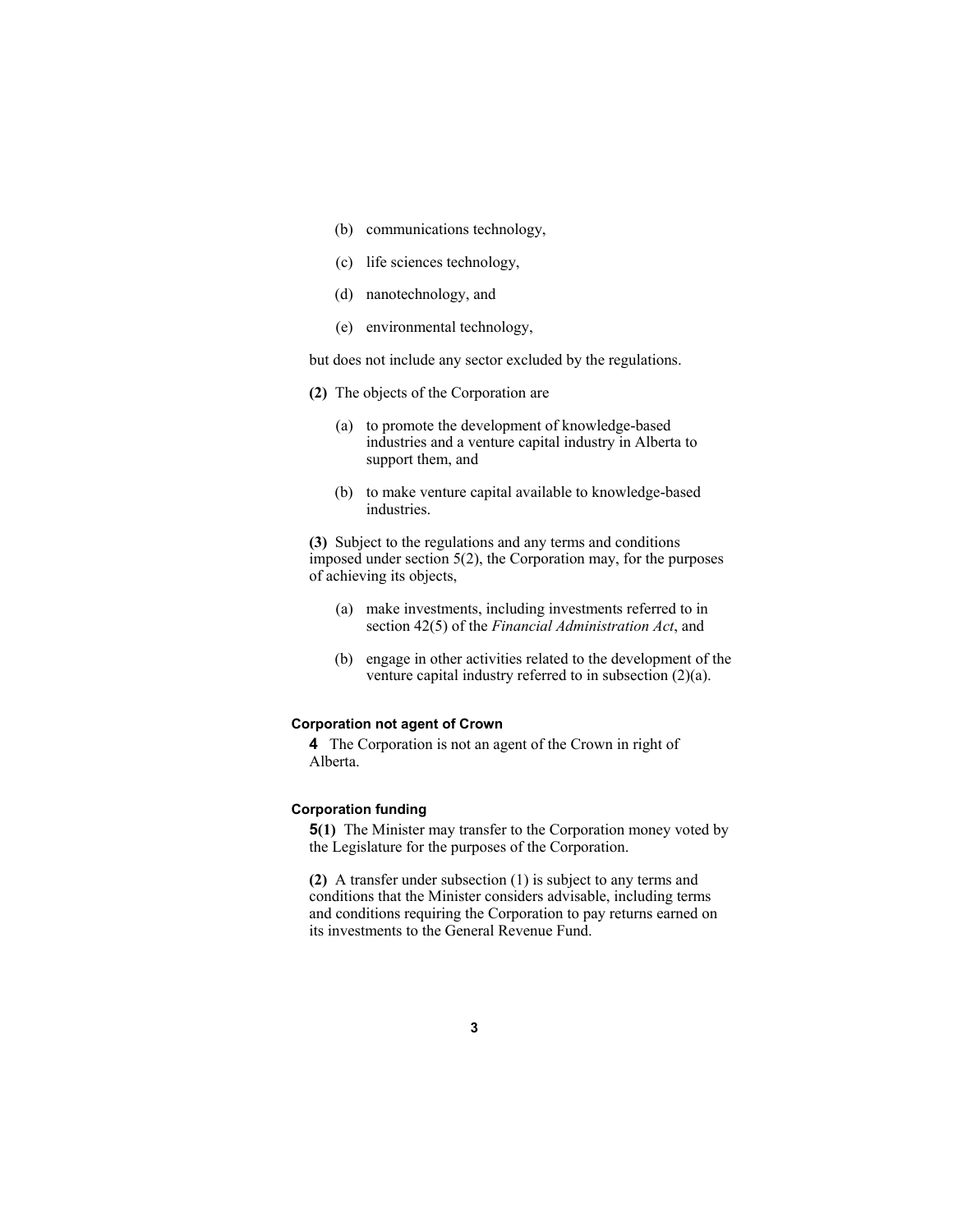#### **Borrowing and guarantees**

**6(1)** The Corporation shall not borrow money except in accordance with the regulations.

**(2)** The Corporation shall not give guarantees.

#### **Indemnification**

**7(1)** The Corporation may, subject to the regulations, indemnify

- (a) a present or former director or officer of the Corporation,
- (b) a person who acts or acted at the request of the Corporation, or as a director or officer of a corporation of which the Corporation is or was, directly or indirectly, a shareholder or creditor,
- (c) an employee or former employee of the Corporation, and
- (d) the heirs and legal representatives of a person referred to in clause (a), (b) or  $(c)$ ,

against costs, charges and expenses, including any amount paid to settle an action or satisfy a judgment, reasonably incurred by that person with respect to a civil, criminal or administrative action or proceeding to which that person is made a party by reason of holding such a position if that person acted honestly, in good faith and with a view to the best interests of the Corporation, and in the case of a criminal or administrative action or proceeding that is enforced by a monetary penalty, if that person had reasonable grounds for believing that the conduct that is the subject of the action or proceeding was lawful.

- **(2)** The Corporation shall not provide indemnities other than those
	- (a) authorized by subsection (1), or
	- (b) provided in accordance with the regulations.

#### **Employees**

**8** The Corporation may engage employees for the purpose of carrying on the business of the Corporation, and may determine their conditions of service.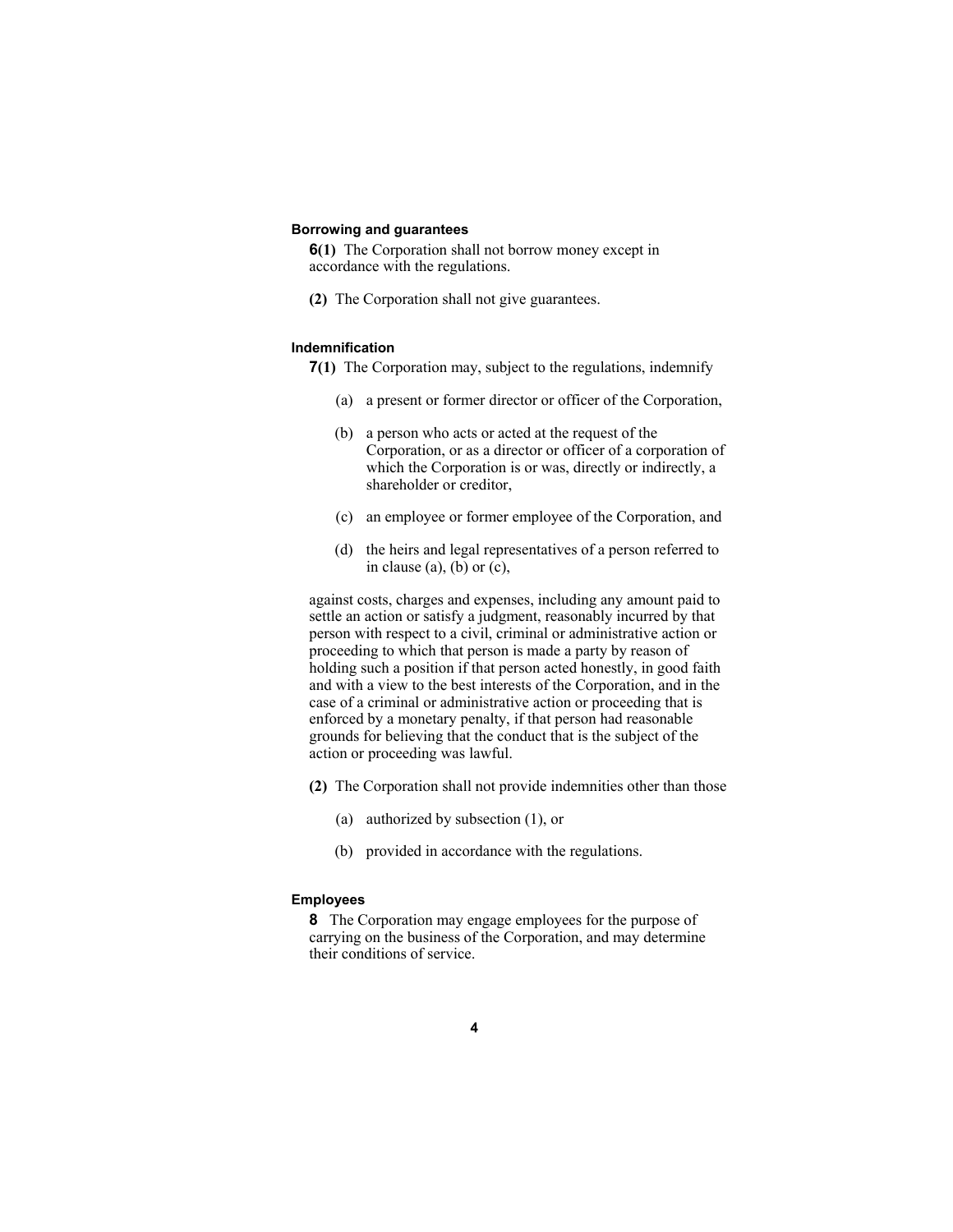#### **Board of directors**

**9(1)** There shall be a board of directors consisting of not more than 7 members appointed by the Lieutenant Governor in Council.

**(2)** The Lieutenant Governor in Council shall designate one of the directors as chair and one of the directors as vice-chair.

**(3)** The Minister may, by order, determine the remuneration and travelling, living and other expenses payable to directors.

#### **(4)** A director

- (a) holds office for a term fixed in the order appointing the director, which term must not exceed 3 years, and
- (b) shall not serve on the board for more than 3 consecutive terms.
- **(5)** A director ceases to hold office when
	- (a) the director resigns,
	- (b) the director's appointment expires,
	- (c) the director's appointment is terminated by the Lieutenant Governor in Council, or
	- (d) the director is disqualified under the regulations.

**(6)** A director's resignation becomes effective when it is received by the chair, in writing, or at the time specified in the resignation, whichever is later.

**(7)** The chair shall send a copy of a resignation to the Minister forthwith.

**(8)** Notwithstanding subsections (4) and (5)(b), where a director's appointment expires, the director continues to hold office until

- (a) the director is reappointed, or
- (b) a successor is appointed,

whichever occurs first.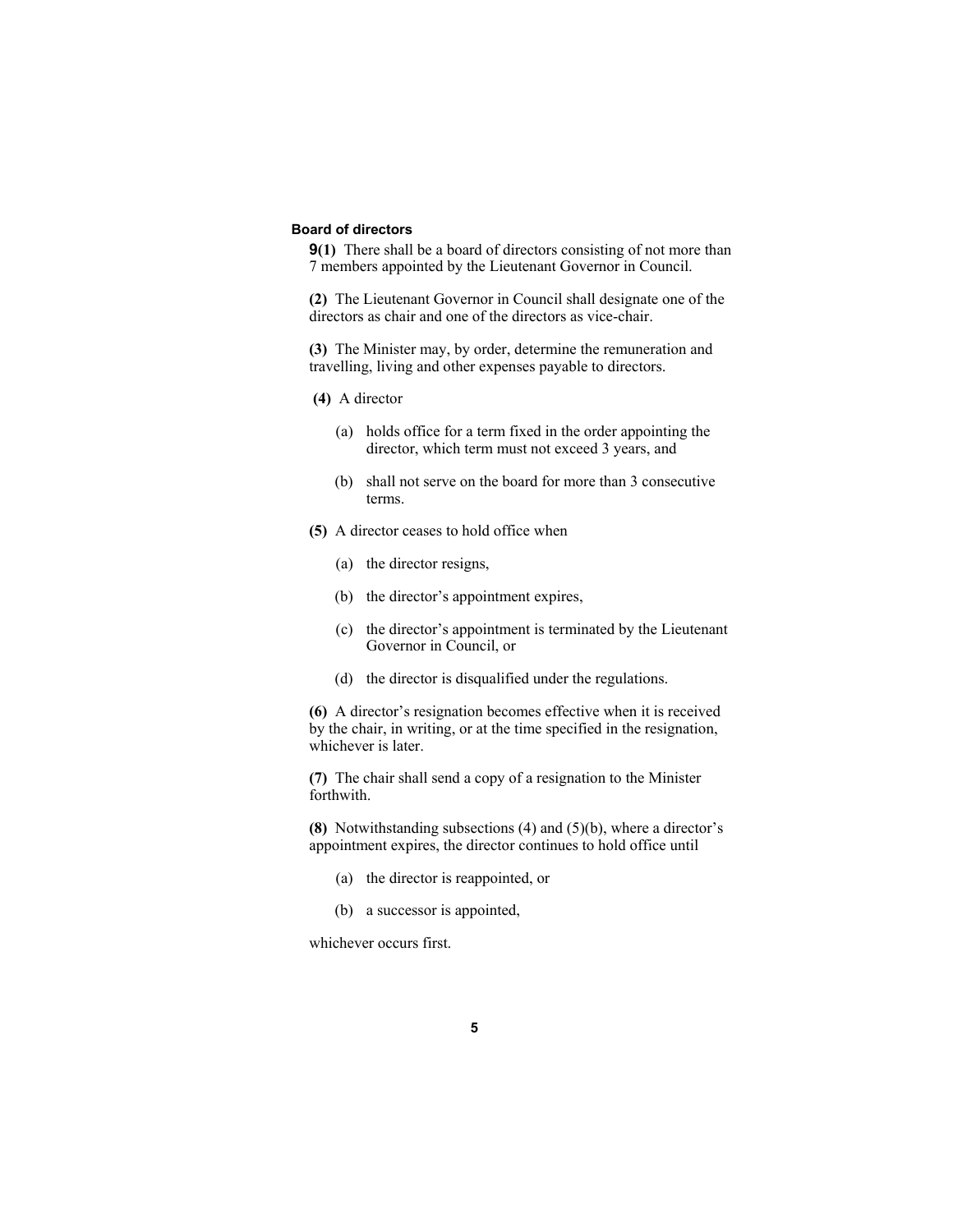**(9)** In determining the term of an appointment, the Lieutenant Governor in Council shall have regard to the desirability of having no more than 1/3 of the appointments expire in any one year.

**(10)** In making an appointment, the Lieutenant Governor in Council shall have regard to the desirability of having a board that consists of individuals who, in the aggregate, have the full range of skills, knowledge and experience necessary to effectively lead the Corporation in achieving its objects.

#### **Board powers**

**10** The board shall manage or supervise the management of the business and affairs of the Corporation.

#### **Bylaws**

**11(1)** The board may make bylaws governing

- (a) the business and affairs of the Corporation, and
- (b) the calling and conduct of board and committee meetings and the conduct of the business of the board and committees generally.

**(2)** The *Regulations Act* does not apply to bylaws made under this section.

**(3)** The board shall, forthwith after the making of a bylaw, provide a copy of the bylaw to the Minister.

#### **Responsibility of directors and officers**

**12(1)** Every director and officer, in exercising powers and performing duties,

- (a) shall act honestly and in good faith and with a view to the best interests of the Corporation, and
- (b) shall exercise the care, diligence and skill that a reasonably prudent person would exercise in comparable circumstances.

**(2)** In considering whether the exercise of a power or the performance of a duty is in the best interests of the Corporation, a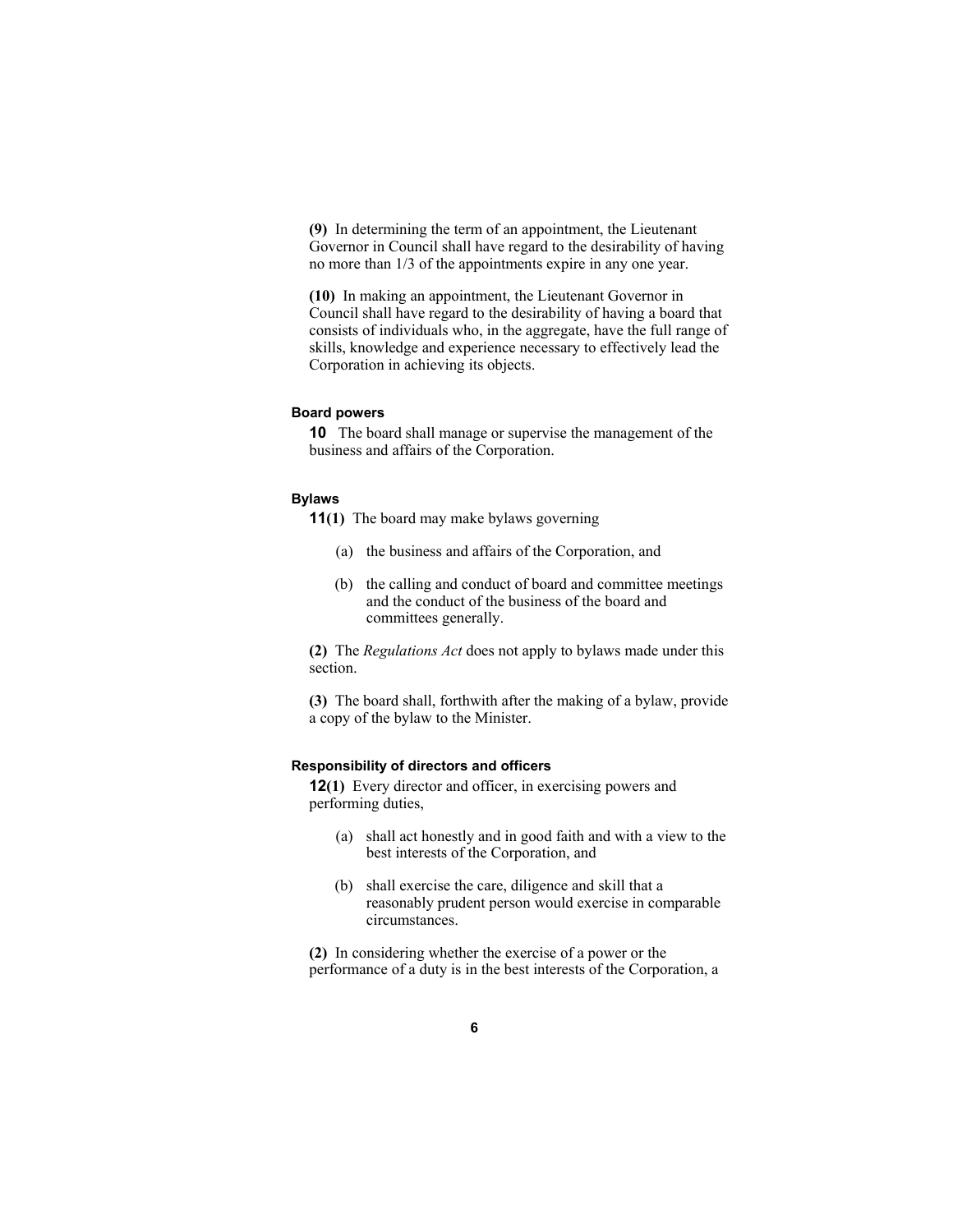director or officer, as the case may be, may have due regard to the interests of the Crown.

#### **Duty of care**

**13(1)** Every director, officer and employee of the Corporation shall comply with this Act, the regulations and the bylaws of the Corporation.

**(2)** No provision in any contract, resolution or bylaw relieves any director, officer or employee of the Corporation from the duty to act in accordance with this Act and the regulations, or from liability for a breach of that duty.

#### **Disclosure of information**

**14(1)** The Minister may request from the Corporation any information, including personal information, that the Minister considers necessary and the Corporation shall disclose the information in the form and manner determined by the Minister.

**(2)** The Corporation shall allow the Minister or the Minister's representative to

- (a) inspect and make copies of all records, accounts, reports and other documents of the Corporation and, in the case of an electronic document, make or cause to be made a printout of the electronic document, and
- (b) otherwise review the operations of the Corporation.

**(3)** If the information disclosed under subsection (1) or contained in records, accounts, reports and other documents of the Corporation inspected or copied under subsection (2)(a) is personal information as defined in the *Freedom of Information and Protection of Privacy Act*, the Minister may collect and use that personal information

- (a) for the purposes of reviewing and monitoring the operations of the Corporation and ensuring the Corporation is carrying out the purpose and intent of this Act and the regulations,
- (b) for the purposes of administering this Act and the regulations, and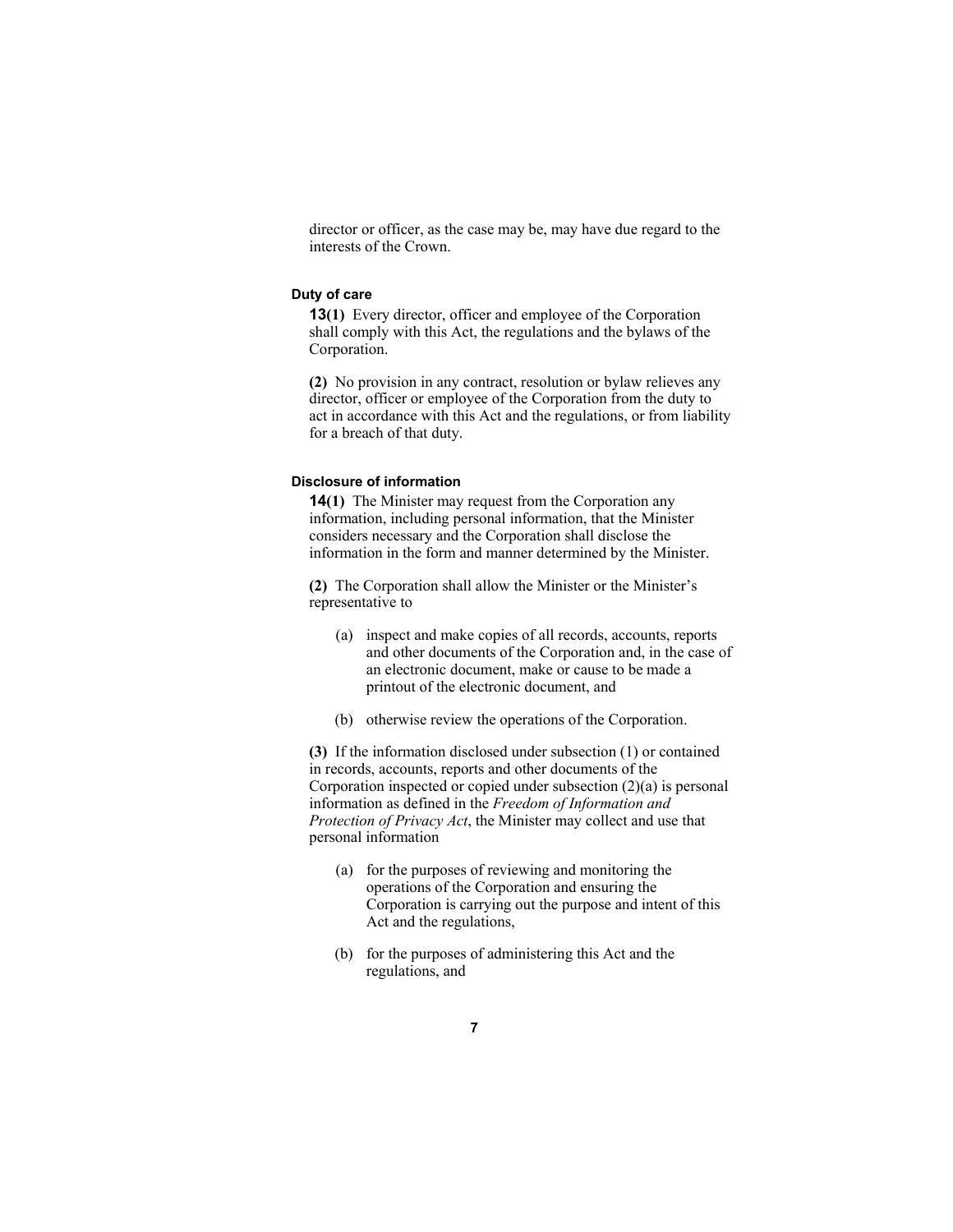(c) for any other purpose authorized by the regulations.

**(4)** If the information disclosed under subsection (1) or contained in records, accounts, reports and other documents of the Corporation inspected or copied under subsection (2)(a) relates to labour relations, is a trade secret or is of a commercial, financial, scientific or technical nature, the information is to be treated as having been provided in confidence.

#### **Dissolution and transfer**

**15(1)** The Lieutenant Governor in Council may make regulations respecting the dissolution or the liquidation and dissolution of the Corporation, the manner in which the dissolution and any liquidation are to be carried out, and the winding-up of the activities of the Corporation.

**(2)** A regulation made under subsection (1) must provide for the transfer of all assets and liabilities of the Corporation to the Crown.

#### **Regulations**

**16** The Lieutenant Governor in Council may make regulations

- (a) respecting sectors of economic activity that are excluded from the definition of knowledge-based industry for the purposes of section 3;
- (b) respecting investment by the Corporation and terms and conditions of agreements entered into by the Corporation;
- (c) respecting the borrowing of money by the Corporation under section 6(1);
- (d) respecting indemnities referred to in section 7, any terms and conditions of an indemnity, and the circumstances and manner in which an indemnity may be given;
- (e) respecting appointments to the board and the disqualification of directors;
- (f) respecting conflict of interest guidelines, codes of conduct and any other guidelines and policies in respect of directors, officers and employees of the Corporation;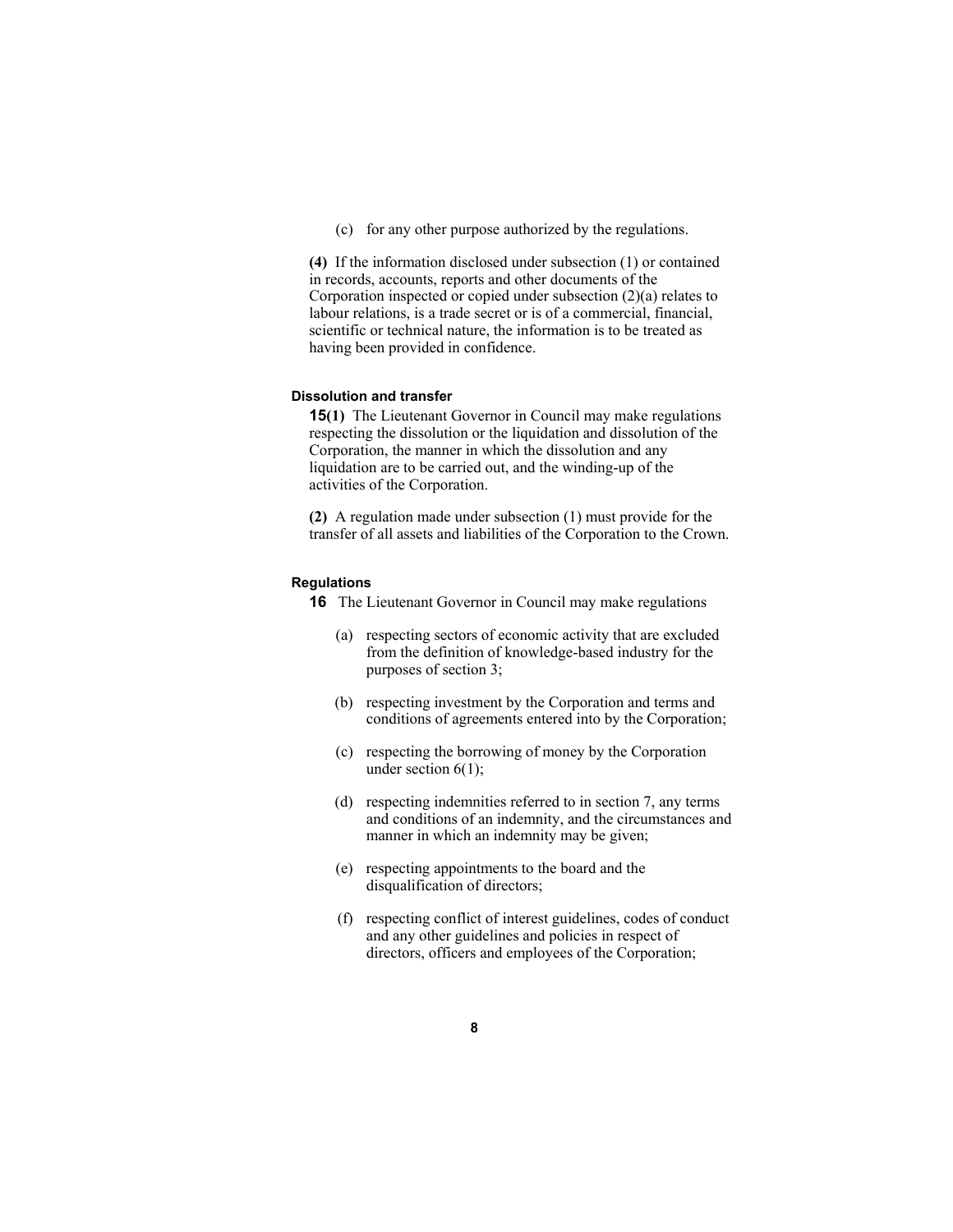- (g) requiring the Corporation to prepare records and accounts and to provide them to the Minister, and respecting those records and accounts;
- (h) authorizing the Minister to collect, use and disclose information, including personal information, for specified purposes in addition to the purposes referred to in section 14;
- (i) respecting the application of this Act and the regulations to any subsidiaries of the Corporation;
- (j) respecting generally the operation of the Corporation;
- (k) defining, for the purposes of this Act and the regulations, any word or expression that is used but not defined in this Act;
- (l) generally to carry out the intent and purposes of this Act.

#### **Corporation continues**

**17** In accordance with section 82(4) of the *Financial Administration Act*, the Corporation continues after December 31, 2008 until it is discontinued in accordance with section 82(2)(b) of that Act or is disestablished or wound up.

#### **Coming into force**

**18** This Act comes into force on Proclamation.